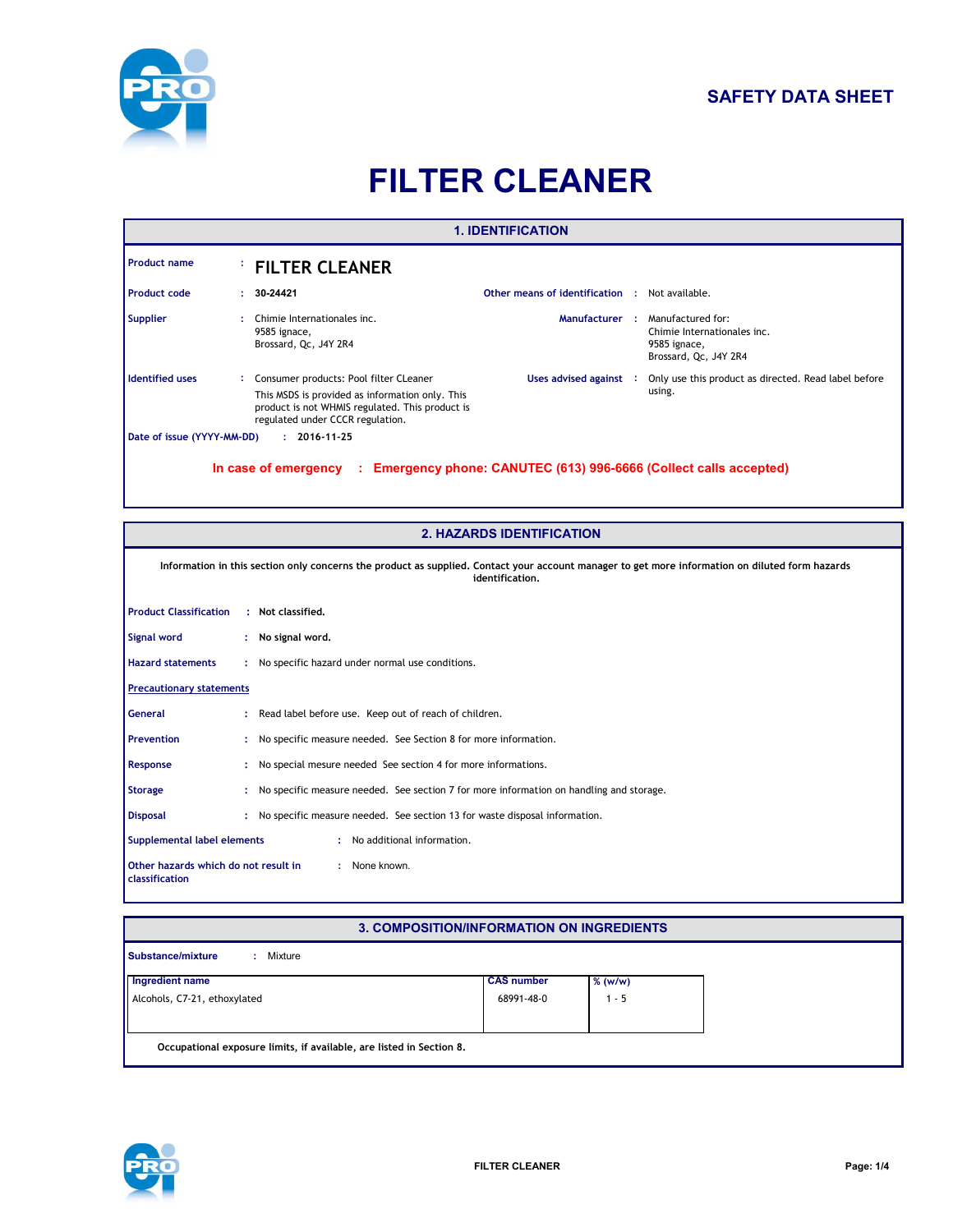#### **4. FIRST AID MEASURES**

| Description of required first aid measures |                                                                                                                                                                    |  |  |  |  |  |  |
|--------------------------------------------|--------------------------------------------------------------------------------------------------------------------------------------------------------------------|--|--|--|--|--|--|
| Eye contact                                | In case of contact with eyes, flush with fresh water. Check for and remove any contact lenses. Continue rinsing. If irritation persists, get<br>medical attention. |  |  |  |  |  |  |
| <b>Skin contact</b>                        | In case of irritation, rinse with water. Get medical attention if irritation persist.                                                                              |  |  |  |  |  |  |
| Ingestion                                  | Rinse mouth with water. Do not induce vomiting unless directed to do so by medical personnel. Get medical attention if symptoms occur.                             |  |  |  |  |  |  |
| <b>Inhalation</b>                          | Move victim to fresh air and keep at rest in a position comfortable for breathing. Get medical attention if symptoms occur.                                        |  |  |  |  |  |  |
|                                            | Most important symptoms/effects, acute and delayed                                                                                                                 |  |  |  |  |  |  |
| Eye contact                                | No specific symptoms under normal use conditions.                                                                                                                  |  |  |  |  |  |  |
| <b>Skin contact</b>                        | No specific symptoms under normal use conditions.                                                                                                                  |  |  |  |  |  |  |
| Ingestion                                  | No specific symptoms under normal use conditions.                                                                                                                  |  |  |  |  |  |  |
| <b>Inhalation</b>                          | No specific symptoms under normal use conditions.                                                                                                                  |  |  |  |  |  |  |
| Notes to physician                         | Treat symptomatically. Contact poison treatment specialist immediately if large quantities have been ingested or inhaled.                                          |  |  |  |  |  |  |
| See toxicological information (Section 11) |                                                                                                                                                                    |  |  |  |  |  |  |

| <b>5. FIRE-FIGHTING MEASURES</b>                           |                                                                                                                                                                                                 |  |  |  |  |
|------------------------------------------------------------|-------------------------------------------------------------------------------------------------------------------------------------------------------------------------------------------------|--|--|--|--|
| <b>Extinguishing media</b>                                 |                                                                                                                                                                                                 |  |  |  |  |
| Suitable extinguishing media                               | Use an extinguishing agent suitable for the surrounding fire.                                                                                                                                   |  |  |  |  |
| Unsuitable extinguishing media                             | None known.                                                                                                                                                                                     |  |  |  |  |
| Specific hazards arising from the<br>chemical              | In a fire or if heated, a pressure increase will occur and the container may burst.                                                                                                             |  |  |  |  |
| Hazardous thermal decomposition products No specific data. |                                                                                                                                                                                                 |  |  |  |  |
| Special fire-fighting procedures                           | Promptly isolate the scene by removing all persons from the vicinity of the incident if there is a fire. No action should be taken<br>involving any personal risk or without suitable training. |  |  |  |  |
| Special protective equipment for fire-<br>fighters         | Fire-fighters should wear appropriate protective equipment and self-contained breathing apparatus (SCBA) with a<br>full face-piece operated in positive pressure mode.                          |  |  |  |  |
|                                                            |                                                                                                                                                                                                 |  |  |  |  |

### **6. ACCIDENTAL RELEASE MEASURES**

| <b>Personal precautions</b> | No action shall be taken involving any personal risk or without suitable training. Evacuate surrounding areas. Keep unnecessary and<br>unprotected personnel from entering. Do not touch or walk through spilled material. Initiate spill response procedures if required. |
|-----------------------------|----------------------------------------------------------------------------------------------------------------------------------------------------------------------------------------------------------------------------------------------------------------------------|
| <b>Personal protection</b>  | Put on appropriate personal protective equipment (see Section 8).                                                                                                                                                                                                          |
| <b>Cleaning method</b>      | Contain and collect spillage with non-combustible, absorbent material e.g. sand, earth, vermiculite or diatomaceous earth and place in<br>container for disposal according to local regulations (see Section 13). Use a water rinse for final clean-up.                    |

#### **7. HANDLING AND STORAGE**

| <b>Handling</b>                       | Eating, drinking and smoking should be prohibited in areas where this material is handled, stored and processed. Workers should wash hands<br>and face before eating, drinking and smoking. Remove contaminated clothing and protective equipment before entering eating areas. See<br>Section 8 for additional information on hygiene measures.                                                                 |
|---------------------------------------|------------------------------------------------------------------------------------------------------------------------------------------------------------------------------------------------------------------------------------------------------------------------------------------------------------------------------------------------------------------------------------------------------------------|
| <b>Storage and</b><br>Incompatibility | Store in accordance with local regulations. Keep container tightly closed and sealed until ready for use. Containers that have been opened<br>must be carefully resealed and kept upright to prevent leakage. Do not store in unlabeled containers. Use appropriate containment to avoid<br>environmental contamination. Keep out of reach of children. Store away from incompatible materials (see Section 10). |

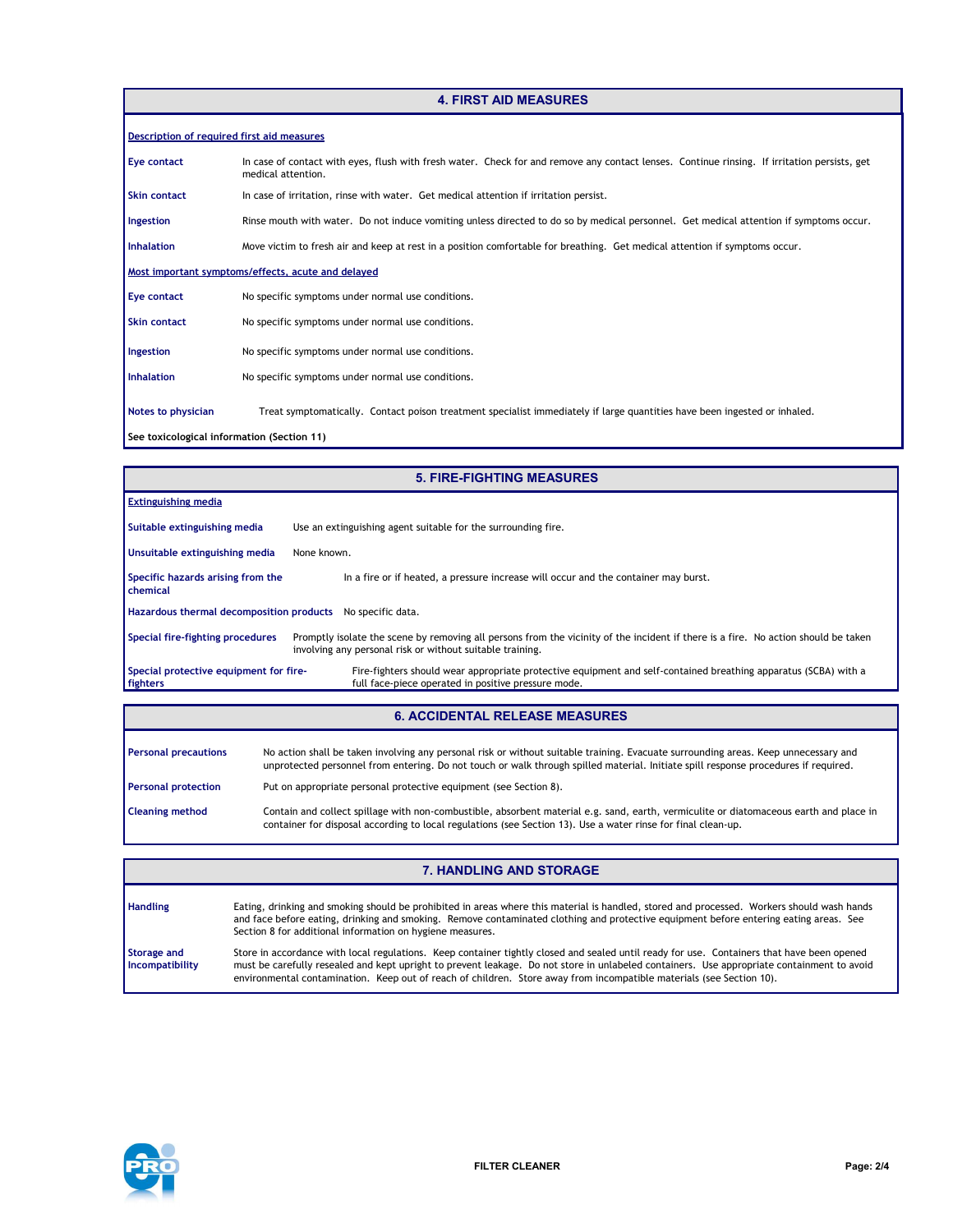| <b>8. EXPOSURE CONTROLS/PERSONAL PROTECTION</b> |                                                                                                                                                     |  |  |  |  |  |
|-------------------------------------------------|-----------------------------------------------------------------------------------------------------------------------------------------------------|--|--|--|--|--|
| <b>Occupational exposure limits</b><br>None.    |                                                                                                                                                     |  |  |  |  |  |
| Appropriate engineering controls                | Good general ventilation should be sufficient to control worker exposure to airborne contaminants that could arise from the use if<br>this product. |  |  |  |  |  |
| Individual protection measures                  |                                                                                                                                                     |  |  |  |  |  |
| <b>Eye/face protection</b>                      | It is minimally suggested to wear safety glasses while using or handling this product.                                                              |  |  |  |  |  |
| <b>Hands and Body protection</b>                | No specific protective equipment required under normal use conditions.                                                                              |  |  |  |  |  |
| <b>Respiratory protection</b>                   | No specific protective equipment required under normal use conditions.                                                                              |  |  |  |  |  |

# **9. PHYSICAL AND CHEMICAL PROPERTIES**

| <b>Physical state</b>                               | Liguid. [Limpid liguid] | pH                      | 10.5                             | <b>Flash point</b>      | [Product does not sustain]<br>combustion.] |
|-----------------------------------------------------|-------------------------|-------------------------|----------------------------------|-------------------------|--------------------------------------------|
| <b>Color</b>                                        | Red.                    | <b>Relative density</b> | 1.057                            | <b>Melting point</b>    | Not available.                             |
| <b>Odor</b>                                         | Odorless.               | <b>Viscosity</b>        | Not available.                   | <b>Boiling point</b>    | Not available.                             |
| Odor threshold                                      | Not available.          | Vapor pressure          | Not available.                   | Fire point              | : Not available.                           |
| Solubility in water<br>÷                            | Not available.          | Vapor density<br>÷.     | Not available.                   | <b>Evaporation rate</b> | Not available.                             |
| Decomposition temperature                           | Not available.          |                         | <b>Auto-ignition temperature</b> | Not available.          |                                            |
| Partition coefficient: n-octanol/<br><b>I</b> water | Not available.          |                         | Flammability (solid, gas)        | Not available.          |                                            |
| Lower and upper explosive (flammable) limits        |                         | Not available.          |                                  |                         |                                            |

#### **10. STABILITY AND REACTIVITY**

| Reactivity                                | No specific test data related to reactivity available for this product or its ingredients. |                                                                                                      |  |  |  |
|-------------------------------------------|--------------------------------------------------------------------------------------------|------------------------------------------------------------------------------------------------------|--|--|--|
| <b>Chemical stability</b>                 |                                                                                            | The product is stable.                                                                               |  |  |  |
| Incompatible materials                    | No specific data.                                                                          |                                                                                                      |  |  |  |
| <b>Conditions to avoid</b>                | No specific data.                                                                          |                                                                                                      |  |  |  |
| <b>Possibility of hazardous reactions</b> |                                                                                            | Under normal conditions of storage and use, hazardous reactions will not occur.                      |  |  |  |
| Hazardous decomposition products          |                                                                                            | Under normal conditions of storage and use, hazardous decomposition products should not be produced. |  |  |  |

# **11. TOXICOLOGICAL INFORMATION**

| Route of exposure                               | Not available.                                                                      |           |                                                   |                                                                      |                 |  |  |
|-------------------------------------------------|-------------------------------------------------------------------------------------|-----------|---------------------------------------------------|----------------------------------------------------------------------|-----------------|--|--|
| <b>Eye contact</b>                              | Potential acute health effects<br>No known significant effects or critical hazards. |           |                                                   | <b>Symptoms</b><br>No specific symptoms under normal use conditions. |                 |  |  |
| <b>Skin contact</b>                             | No known significant effects or critical hazards.                                   |           | No specific symptoms under normal use conditions. |                                                                      |                 |  |  |
| Ingestion                                       | No known significant effects or critical hazards.                                   |           | No specific symptoms under normal use conditions. |                                                                      |                 |  |  |
| <b>Inhalation</b>                               | No known significant effects or critical hazards.                                   |           |                                                   | No specific symptoms under normal use conditions.                    |                 |  |  |
| <b>Toxicity data</b>                            |                                                                                     |           |                                                   |                                                                      |                 |  |  |
| <b>Result</b><br><b>Product/ingredient name</b> |                                                                                     |           | <b>Species</b>                                    | <b>Dose</b>                                                          | <b>Exposure</b> |  |  |
| Alcohols, C7-21, ethoxylated                    |                                                                                     | LD50 Oral | Rat                                               | 2001 mg/kg                                                           |                 |  |  |
| Information on toxicological effects            |                                                                                     |           |                                                   |                                                                      |                 |  |  |

**Mutagenicity** No known significant effects or critical hazards.